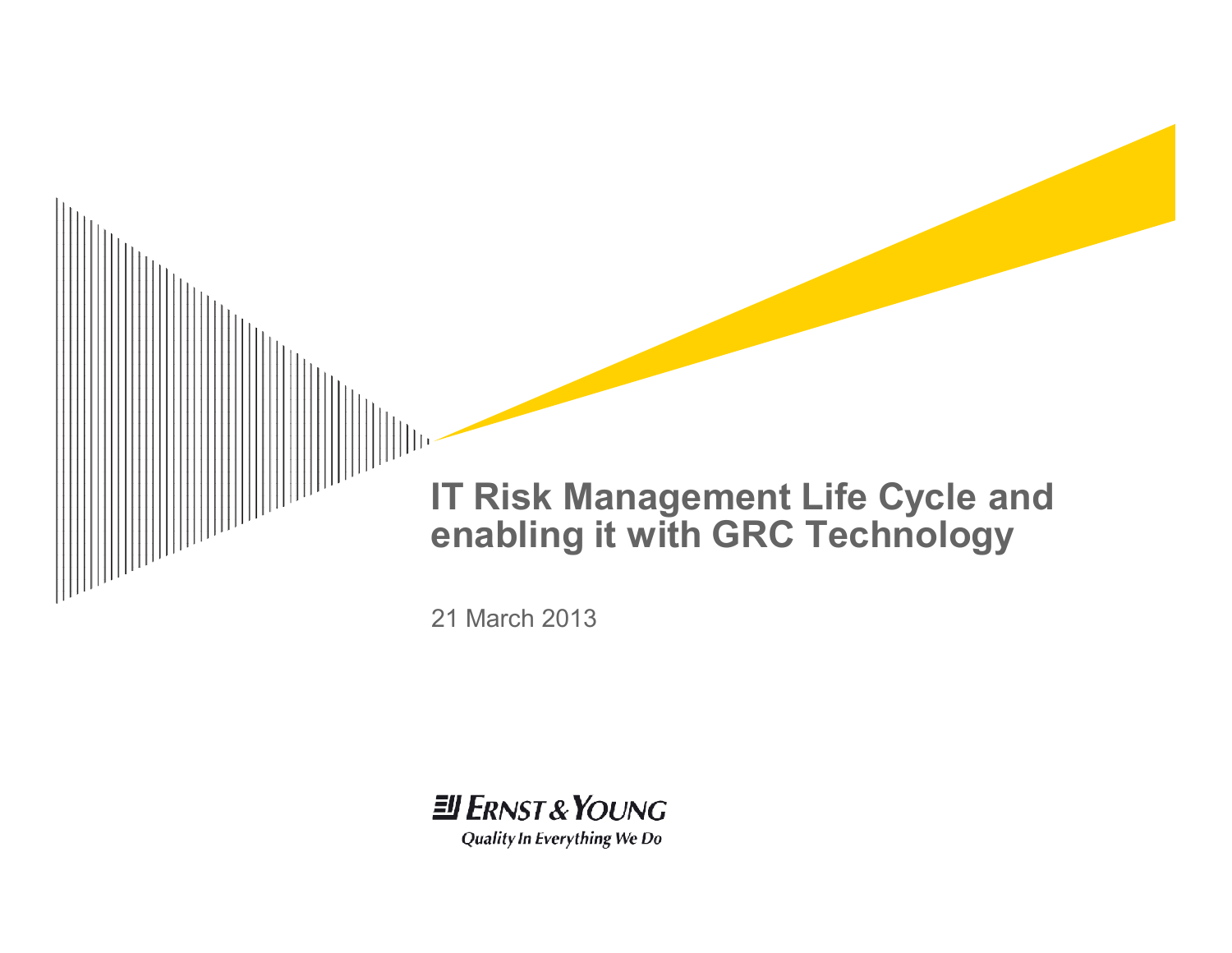### **Overview**

- IT Risk management lifecycle
- What does technology enablement mean?
- ► Industry perspective
- ► Business drivers
- ► Trends and challenges
- ► Risk process implementation
- GRC technology implementation methodology
- ► Integration with complementary solutions
- ► Budgetary considerations
- Case Studies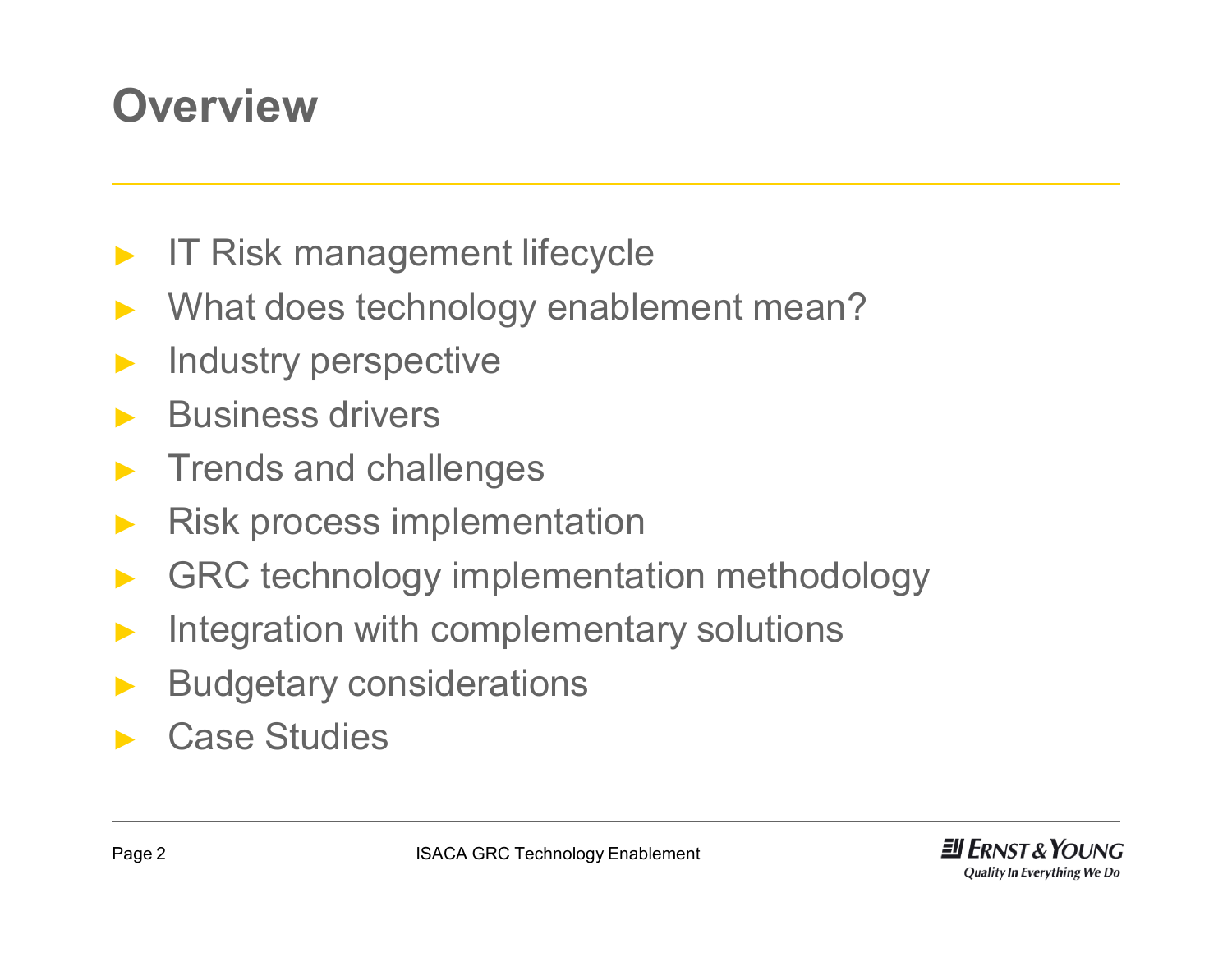## **IT Risk Management Lifecycle**

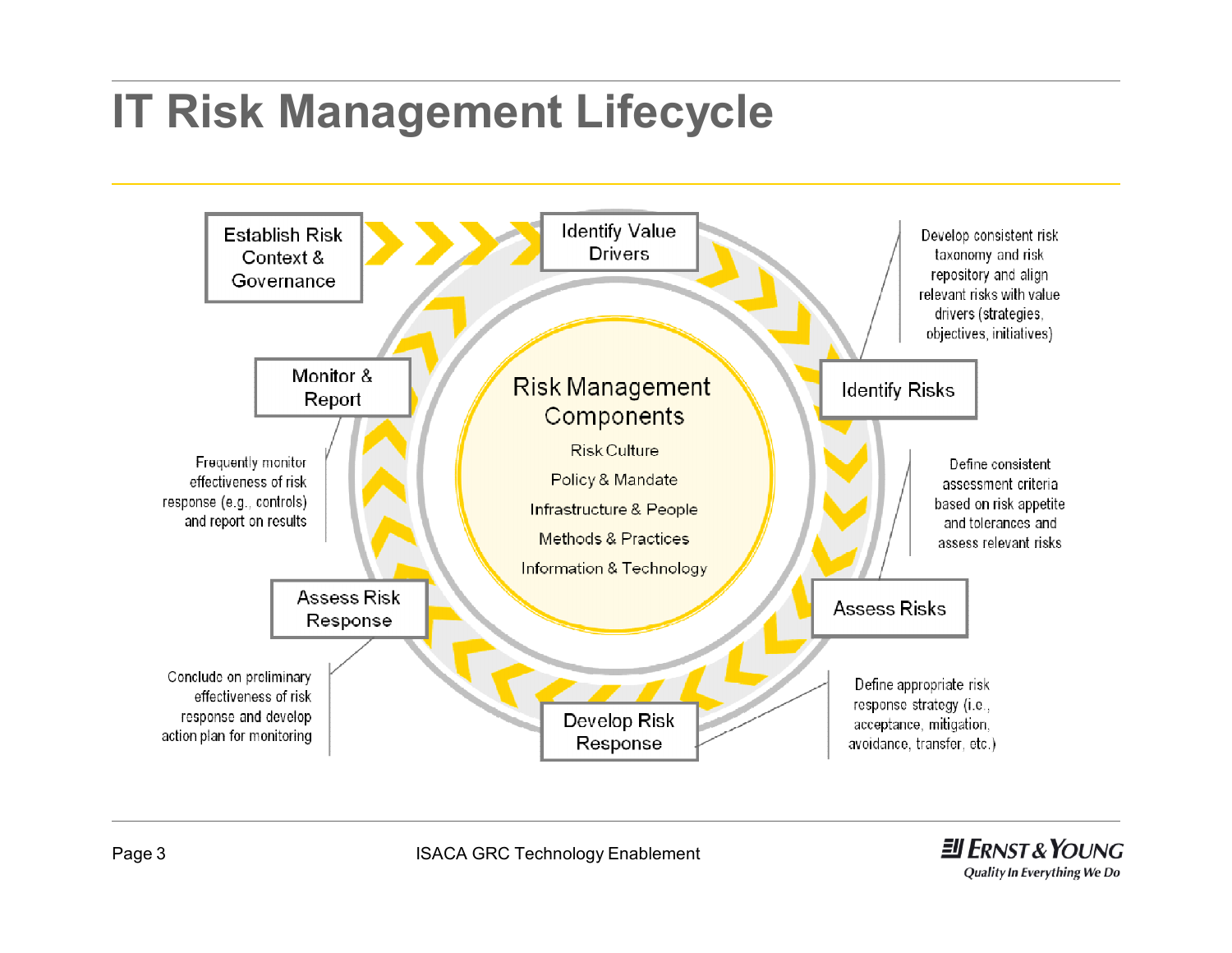### **What does technology enablement mean?**

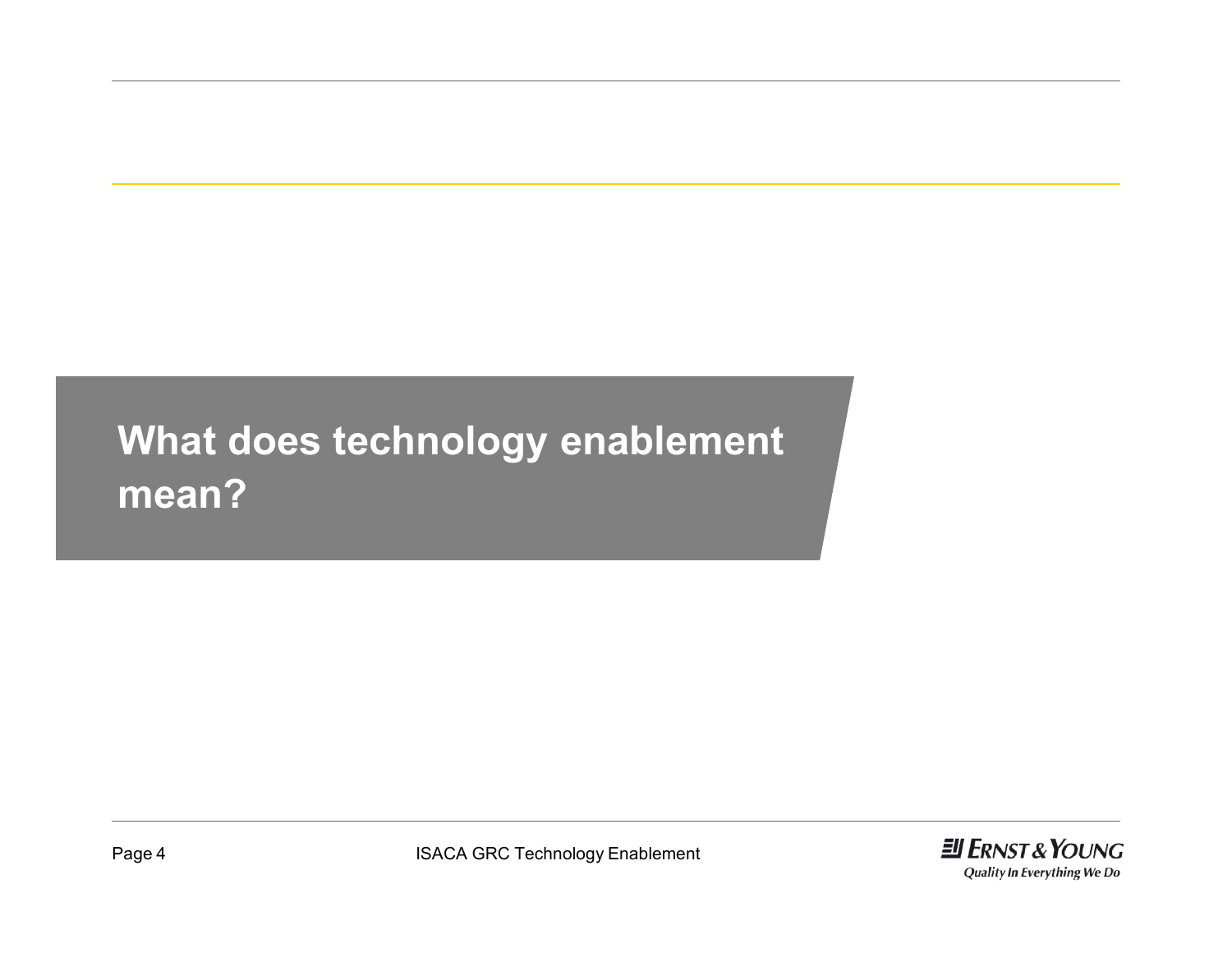### **Technology enablement**

**The development of business aligned requirements to drive the use of technology to design, enhance, implement and operationalize Governance, Risk and Compliance processes**

- Organizations that use technology to enable their GRC processes have the potential to reduce the cost of risk management, compliance and audit, streamline reporting, better manage risk, and deliver insight for better decision making. Technology can provide the foundation for efficiency, consistency and repeatability by enabling:
	- ► Data mapping to identify critical relationships between corporate objectives, risks and controls;
	- ► Workflow to optimally coordinate activities across multiple layers of the organization;
	- ► Decision support necessary for planning and reporting;
	- ► Management of risks from identification, to assessment and treatment;
	- ► Model multiple risk hierarchies and integrate risk intelligence with other asset and risk information systems
	- ► Understanding the holistic IT Process, Risk and Control environment in place within an organization; and
	- ► Reporting, monitoring and dashboarding of risk (inherent risk, residual risk and key risk indicators) across the IT environment.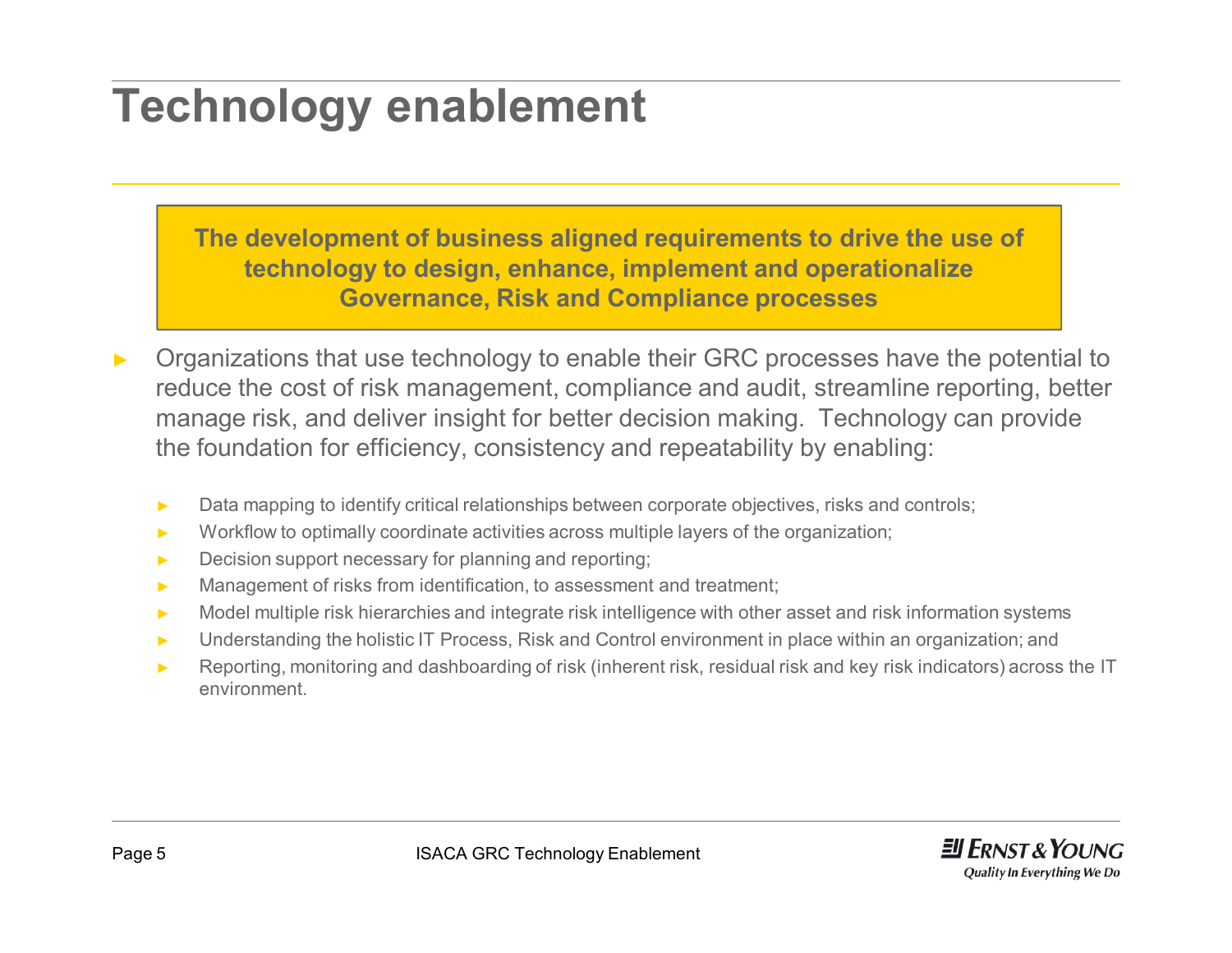#### **Business drivers**

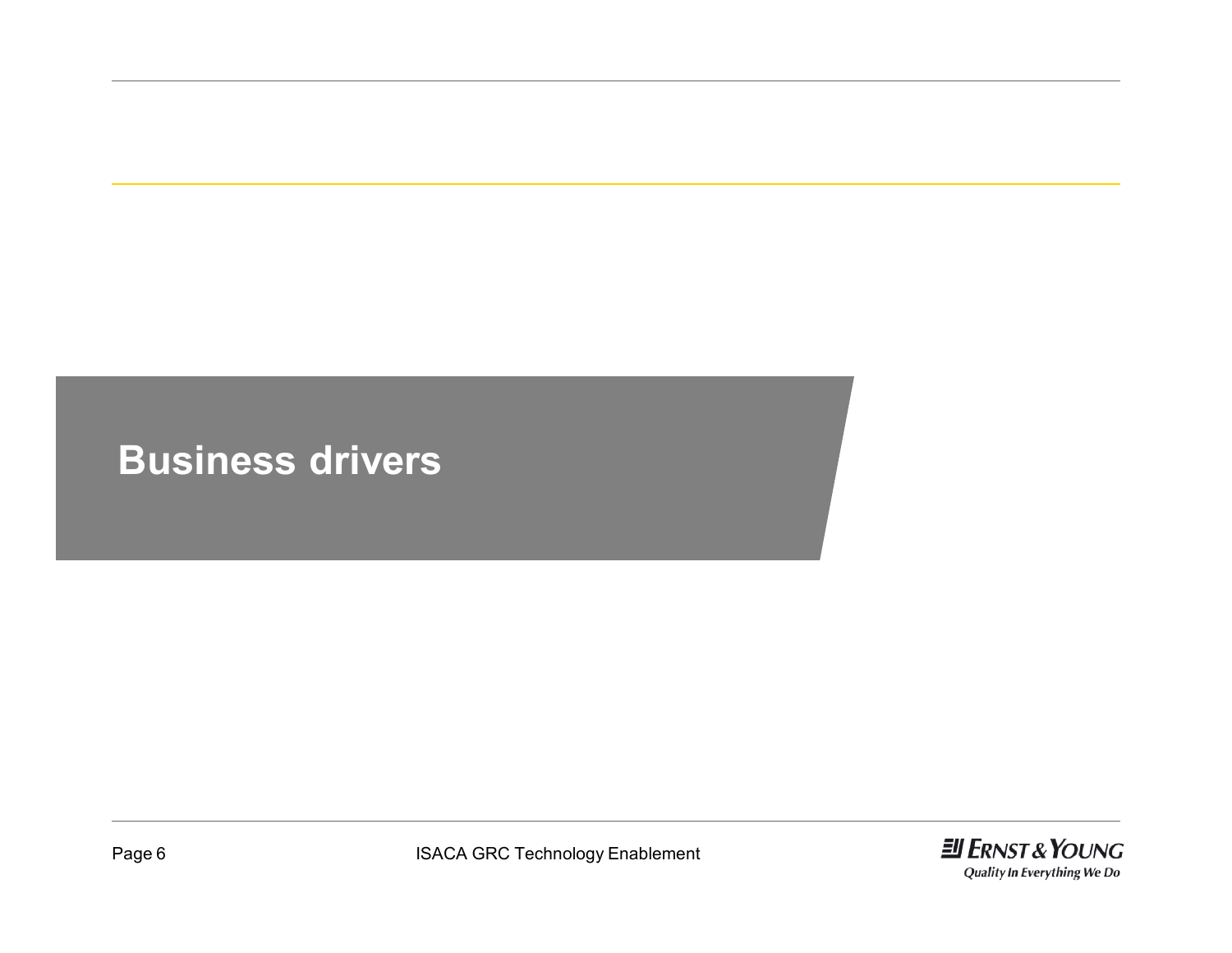### **Value proposition**

- ► Measurable and documented enterprise commitment to transparency and compliance
- ► Decreased exposure to fraud, catastrophic losses and the full compliment of operational risks
- ► Prepared to anticipate and respond to new and changing regulatory matters
- ► Greater insight and more effective decision support
- ► Better equipped to lower cost and improve performance
- ► More effective management and use of enterprise information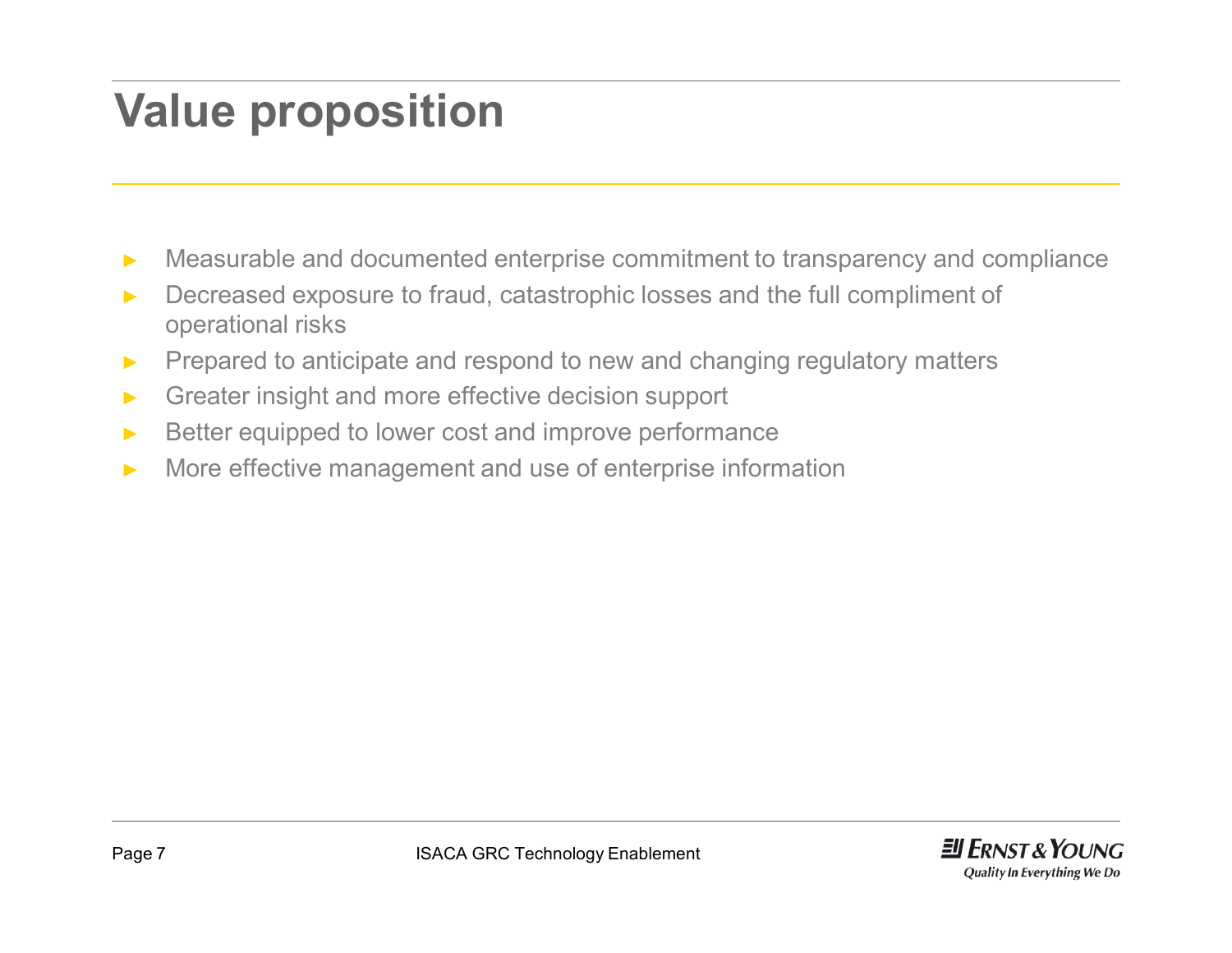### **Business drivers**

- Increasingly complex and updated risk management, regulatory and compliance requirements
	- ► Dodd Frank legislation
	- ► An increased pressure to comply with NIST
	- ► Regulatory updates across FFIEC and BITS
	- ► PCI DSS v2.0
- ► Duplication of risk governance processes, methods and infrastructure
	- Too many siloed assessments across functional areas of technology
	- Non aggregated reporting across multiple sources of risk intelligence
	- Inconsistent risk taxonomies
- ► Control functions experiencing scope "creep" and high expectations have blurred lines of authority/responsibility amongst control units
	- ► Duplication of controls across multiple IT units
	- ► Multiple shared controls that could be condensed
	- ► Driving towards control convergence and automated control monitoring through GRC technology
- Cost reduction imperatives are limiting the ability of risk management functions to keep pace with business growth
	- IT risk management requirements have increased while pressure is faced across available budget and head count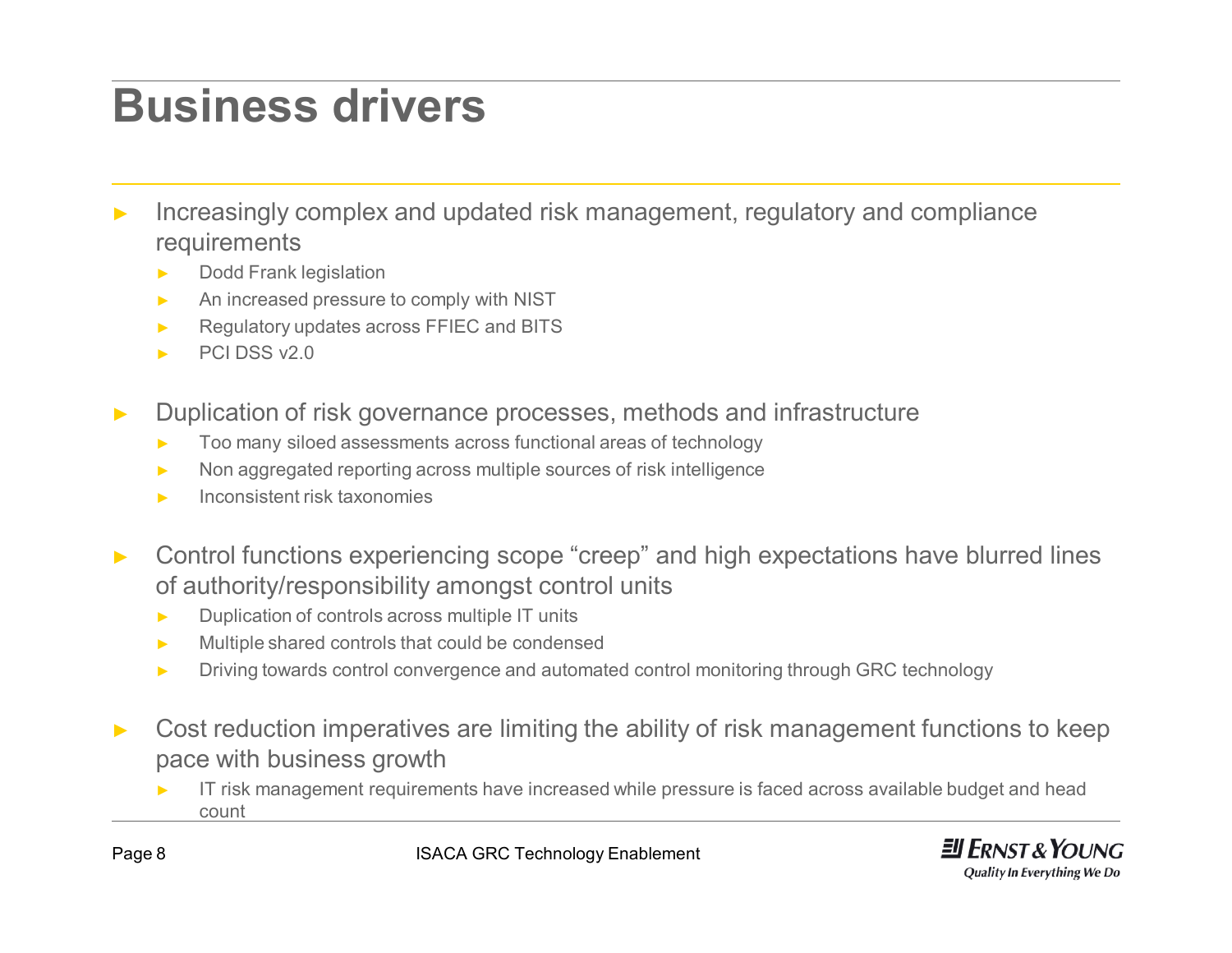### **Business drivers (cont.)**

- Lines of business are experiencing "risk management process fatigue" due to amount of time and money spent complying with risk requirements
	- ► Repeat and overlapping assessments over functional areas of technology
	- ► Time commitment required to follow organizational risk management processes is placing a burden on the first line of defense
	- ► Non-prioritized approach to risk mitigation leading to potential improper allocation of funds
- ► **Management is demanding more comprehensive, consolidated, and actionable governance, risk and compliance information**
	- Reporting of risk management activity and outcomes across multiple hierarchies is a challenge for IT risk functions
	- ► Organizations are facing challenges when attempting to incorporate risk intelligence across the organization

#### ► **Mergers & Acquisitions**

- Multiple risk programs requiring consolidation and aggregation
- IT risks inherited from legacy environments

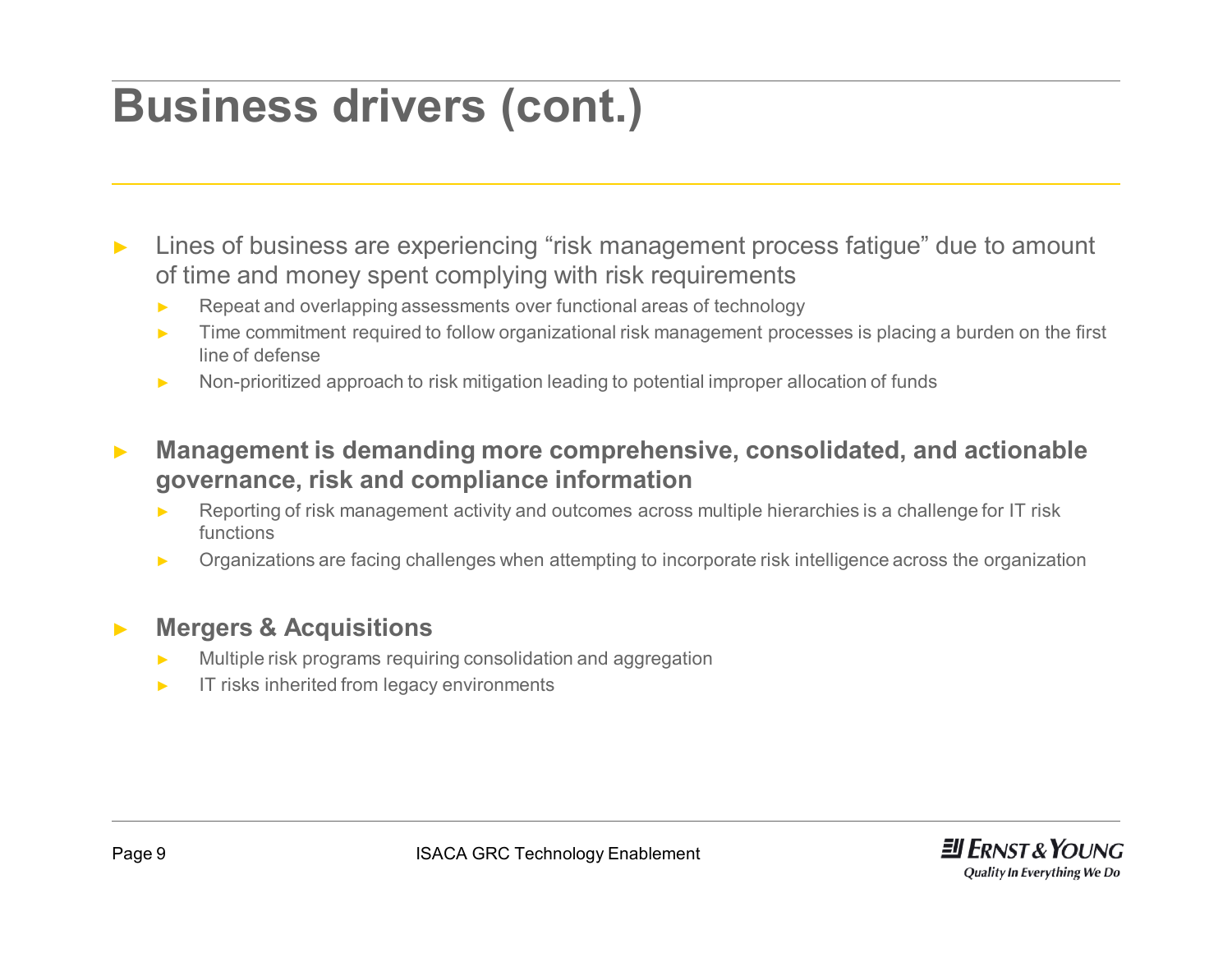### **Trends and challenges**

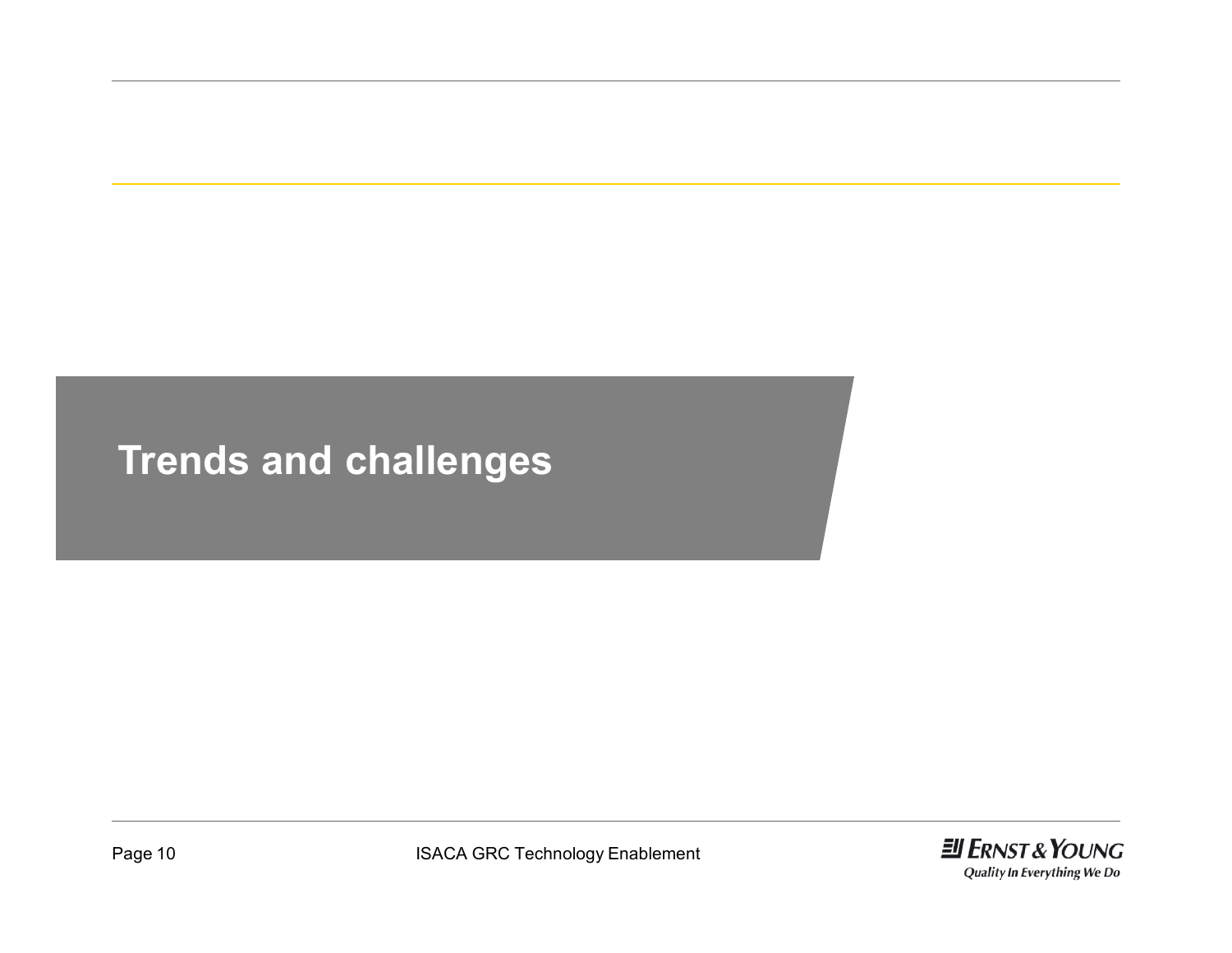### **Key issues & trends facing GRC tools…no silver bullet!**

#### **Issues**

- ►No silver bullet
- ►Non-standard definition of GRC hampers ability to define future state and drive requirements
- Multiple regulatory environments
- Increased board liability
- Many of the systems currently in use were developed for a specific function or sector need. These vendors are challenged with finding alternative uses for their applications
- ►**Immature dashboards and metrics**
- Immature capabilities to gain real-time data feeds
- Inconsistent framework mapping
- Configuration flexibility
- Assessment methodology and maturity
- Initiative should be a directive from executive management with agreement from all key stakeholders

**Market issues are driving product trends**

#### **Trends**

- ►Continued evolution and broader use of technology for GRC
- ►Entrance of software "heavyweights" into GRC market
- ►Architecting a holistic GRC technology ecosystem
- $\triangleright$  Integration of web services to enable risk and regulatory intelligence
- ►Implementation of a central corporate policy management portal
- ►Use of business process management and rules engines along with continuous auditing, monitoring and control testing
- ►Outsourcing of compliance monitoring for the internal and external business environments
- ▶ Acquisitions and alliances are forming to extend or enhance product offering

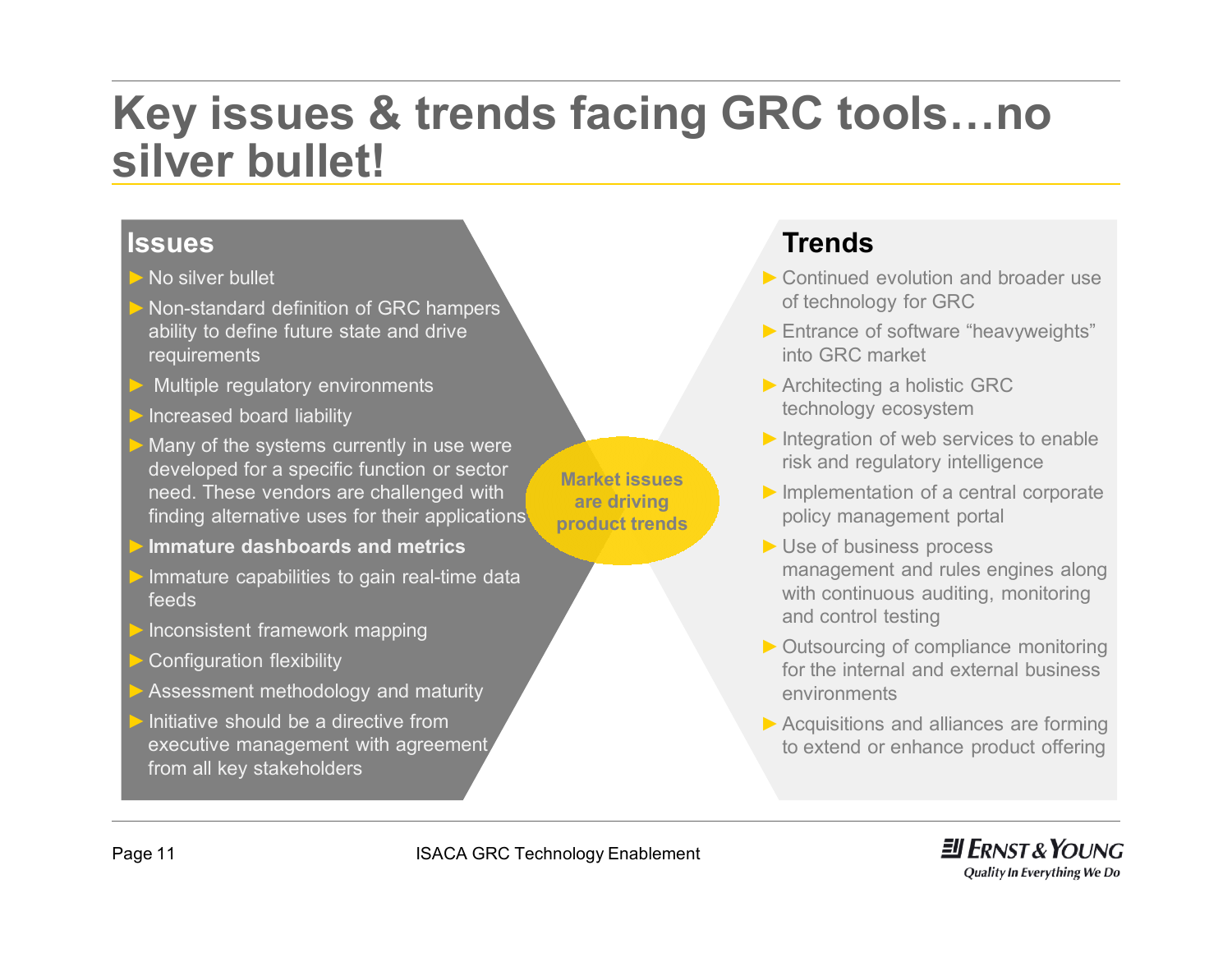### **GRC tool implementation challenges**

- $\triangleright$  Functional Requirements along with organizational and process convergence should be defined prior to tool selection by performing a feasibility study
- $\triangleright$  Organizations purchasing a solution, and then attempting to converge the risk organization and processes contains many challenges
- $\triangleright$  Maturity of vendor solutions is not where it needs to be to meet all GRC functional requirements
- $\triangleright$  A lack of understanding of how other business tools can integrate into GRC solutions and of future GRC state requirements still exist
- $\triangleright$  Many organizations will need to customize their selected GRC tool or change their current methodologies, business processes, and hierarchies to have a successful GRC tool implementation
- $\triangleright$  Content management decision if aligning to leading practices, frameworks, and regulations, a decision needs to be made to determine if you will rely on a vendor to provide and manage content going forward or will it be customized and managed by the client
- $\triangleright$  Timeframes for implementation is often under estimated –most organizations take between 12 24 months for successful implementation and for operational competencies to be realized
- $\triangleright$  GRC tool cost is often underestimated due to improper calculating of customization or functional and process modifications that will be needed by the firm
- $\triangleright$  Lack of experience and knowledgeable resources that are dedicated to GRC tool implementation
- $\triangleright$  Vendor support and experience at business aligned deployments is limited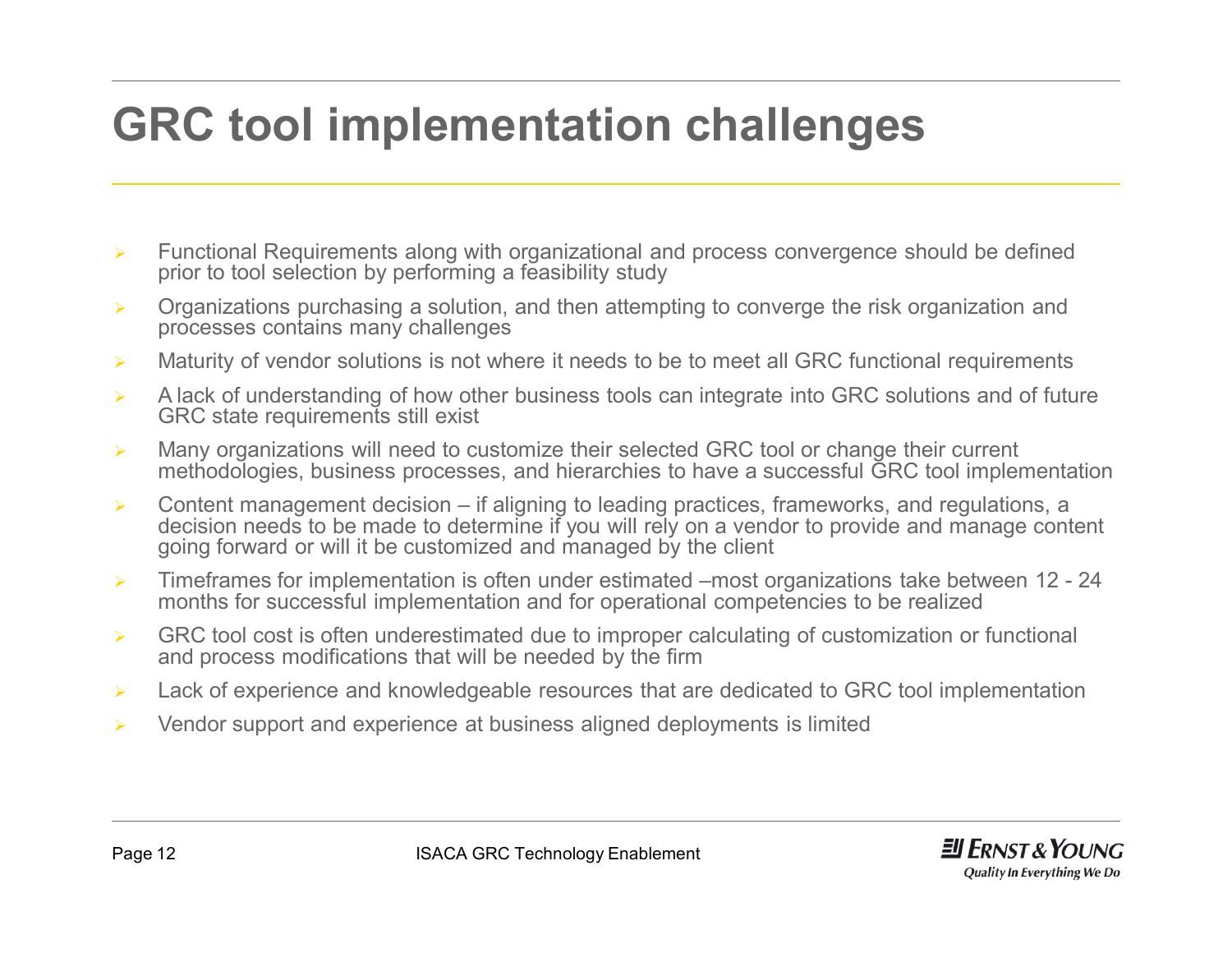## **Customization vs. configuration**

- A key consideration when analyzing GRC solutions is the concept of customization vs. configuration. These are two very distinct terms, and have significant impact on a GRC solutions ability to meet or exceed business and functional requirements.
	- Configuration refers to the process of altering a GRC solution by making basic changes to the "out of the box" capability to meet business requirements. This process will not greatly enhance a GRC solutions' functionality. Examples of configuration include:
		- ► Changing colors
		- ► Changing field properties (i.e., text, number, length, etc.)
		- ► Adding fields
		- Creating basic calculations
	- ► Customization refers to the process of altering and enhancing a GRC solution by making advanced changes to the "out of the box" capability to meet business requirements. This process can greatly enhance a GRC solution's functionality. Examples of customization include:
		- ► Building custom business workflow
		- ► Using JavaScript or HTML to enhance the functionality of the GRC solution
		- ► Using advanced calculations and logic
		- ► Integrating data from multiple systems and sources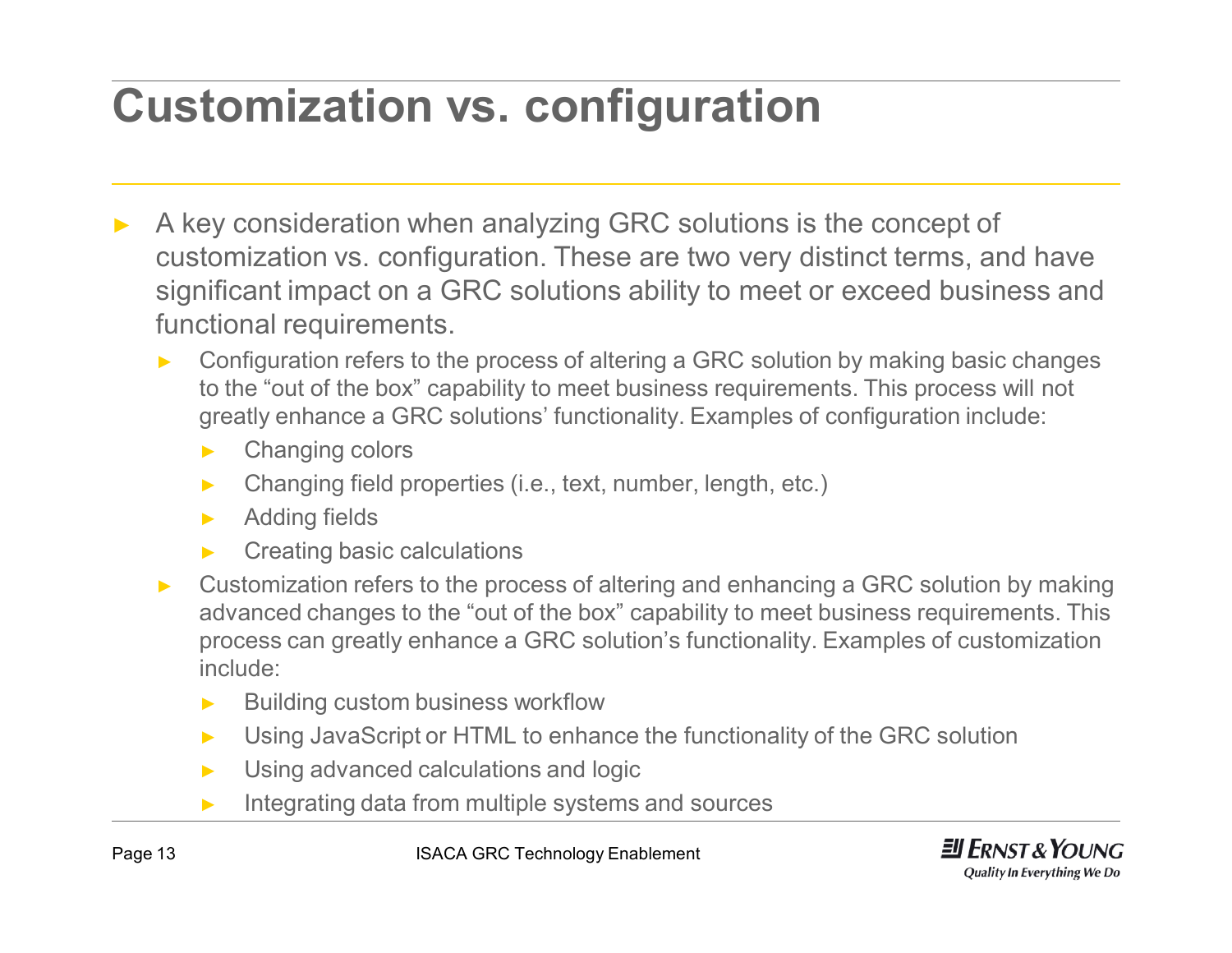### **Foundational GRC components**

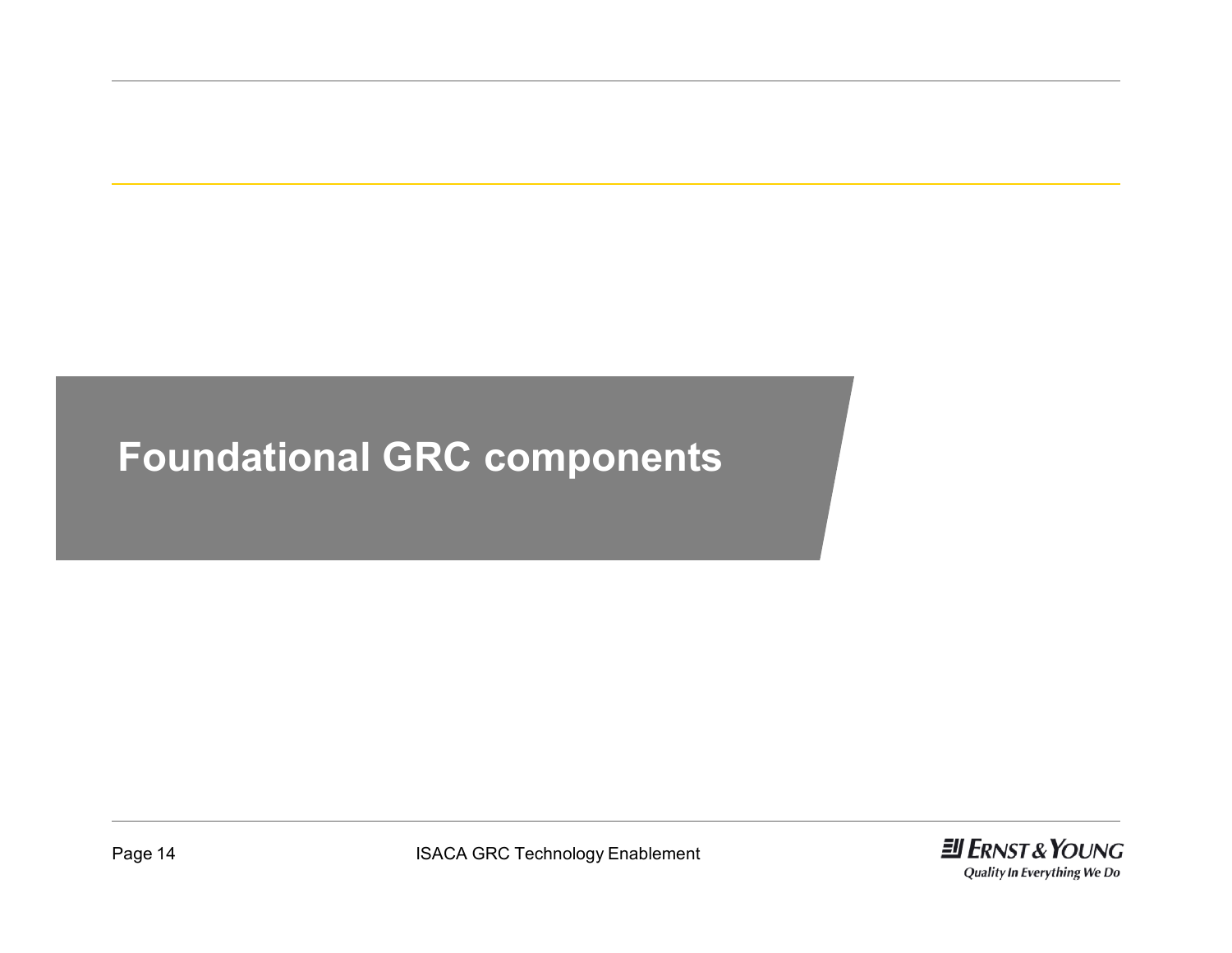## **Foundational GRC components**

► Populations / inventories / authority information

- Determination of CMDB and asset management tool integration for applications and supporting infrastructure, databases, operating systems and data centers
- ► Business hierarchy
	- ► Considerations around functional, LOB or entity hierarchy embedded within the GRC tool
	- Determination of depth and breadth of hierarchy
- ► Authentication integration
	- ► Integration with LDAP to simplify user authentication and user access administration
- Access control strategy
	- Groups, roles and privileges assigned to users

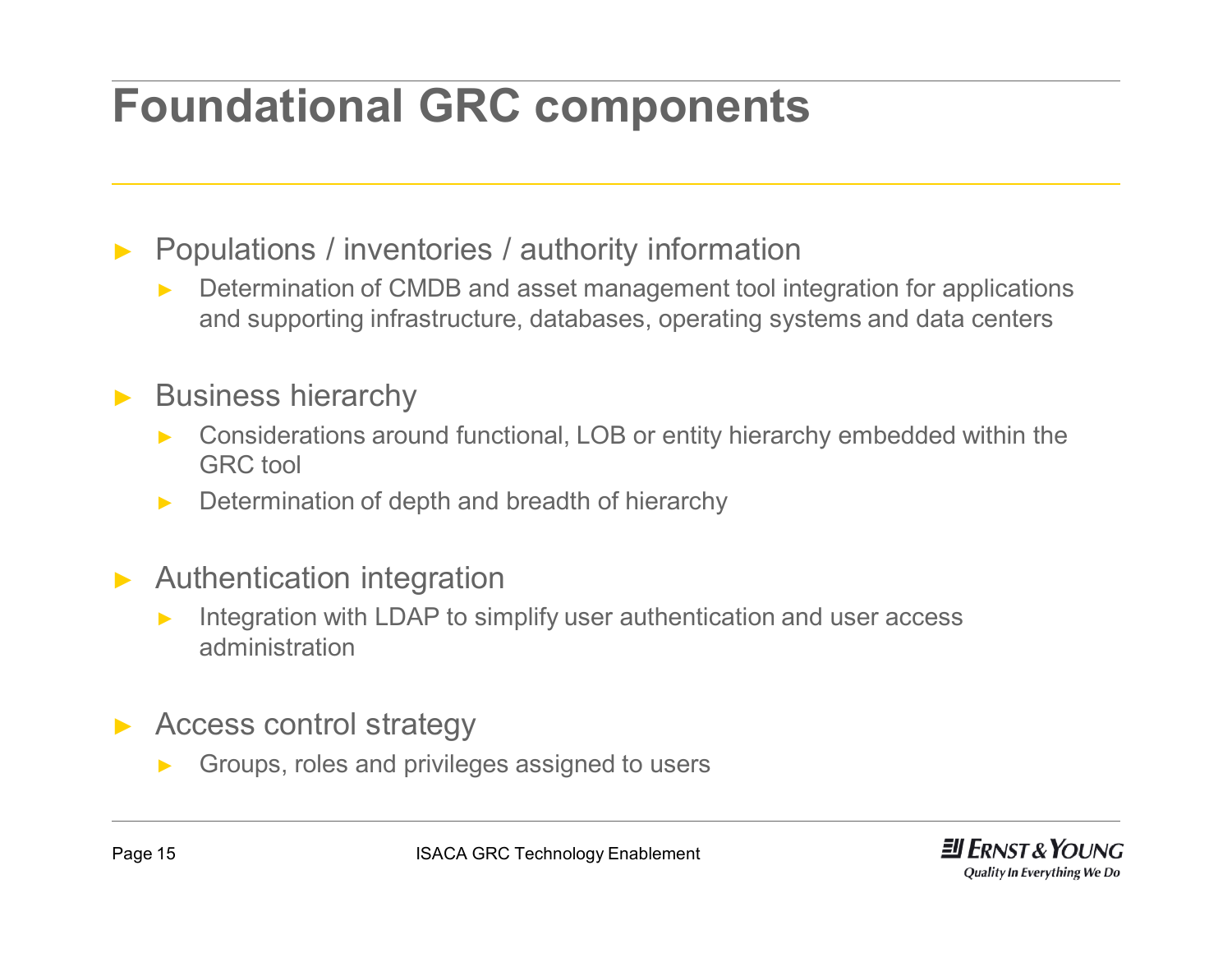### **GRC technology implementation considerations**

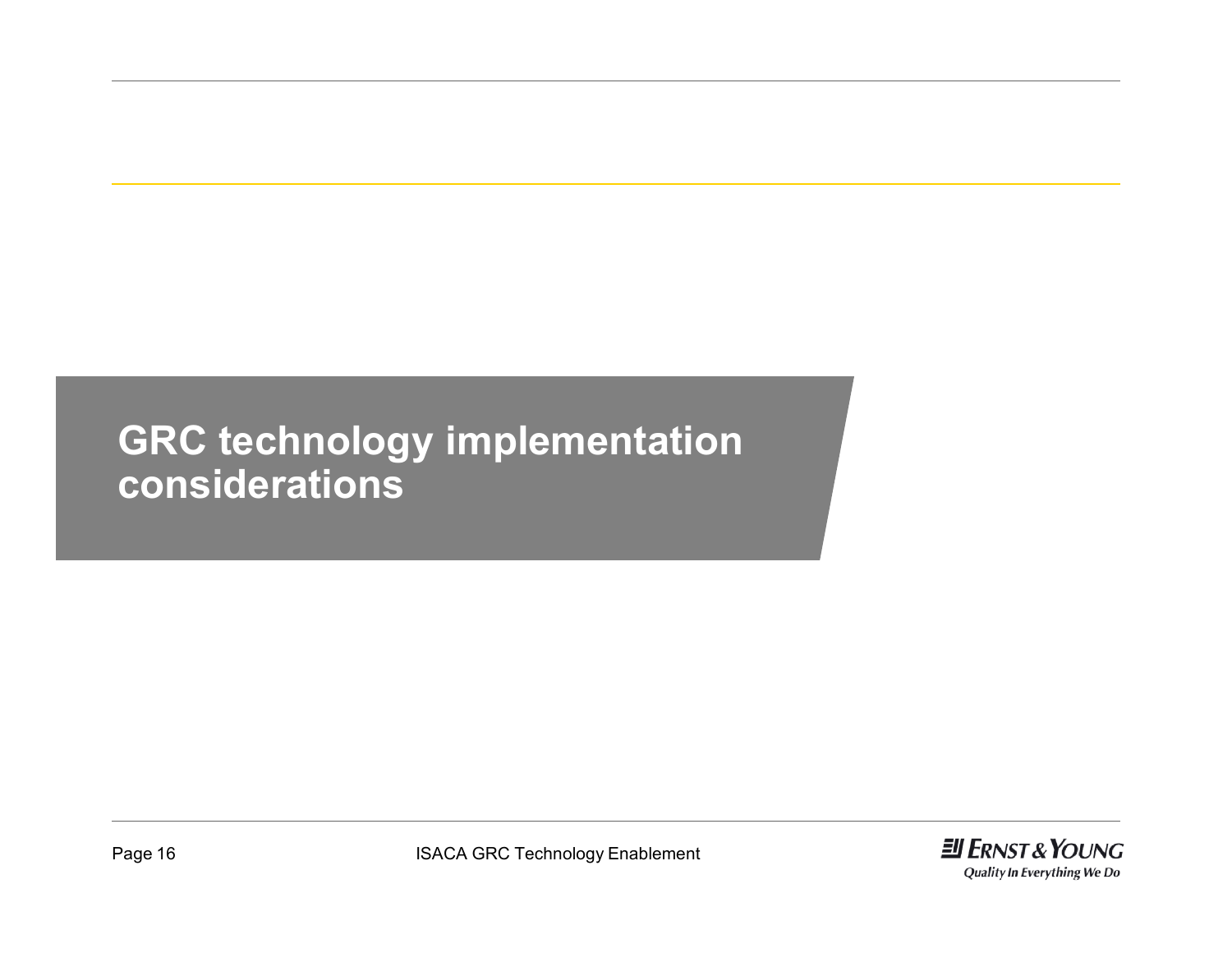### **GRC tool capabilities**

- ► Policy, Standards and Procedures Mgmt.
	- ► Content Management
- ► Risk Mgmt Processes (Assessments, KRI's, Event Capture, Risk Profiling, etc…)
	- ► Vendor Management
	- ► Risk Assessment and Risk Analysis Capabilities
	- ► Risk Identification and Profiling
	- ► Issues, Mitigation, Risk Acceptance Lifecycle **Management**
	- ► Training and Awareness
	- ► Risk Identification Methodology
- ► Frameworks & Hierarchy Structure (Org, Process, Risk, Control)
	- ► Asset Management Capabilities
	- ► Hierarchy Structure –Organizational, Process, Risk, Control, Metrics and Reporting
	- ► Best Practice Content
	- ► Technology Controls/**Information Security**
- ► Regulatory Mapping
	- ► Regulatory Mappings
	- ► Regulatory Compliance Capabilities and Leading Practices - Standards
		- ► SOX, Basel II, GLBA & Data Protection Laws, PCI, FFIEC, BITS, COSO, ISO27002, CobiT, ITIL, etc.
- ► Audit Processes
	- Audit Processes and Workflow
	- ► **Attestation Capabilities**
	- ► Archival
- ► Control Automation & Monitoring
	- ► Automated Control Testing
	- ► Real Time Monitoring
	- ► Notification Services
- ► **Metrics, Measurements, and Reporting**
	- ► Quantity & quality of template reports
	- ► Ad-hoc Reporting
	- ► Risk Simulation Capability
	- ► Risk Weighting & Calculations
	- ► Statistical Analysis
	- ► Dashboards
- ► Financial Risk Management
	- ► Financial Risk Modeling
	- ► Financial Risk Impact Analysis
	- ► Quantification Engine
	- ► Event Loss/Capture Incident Management
	- ► Financial Risk Content (i.e. ratings)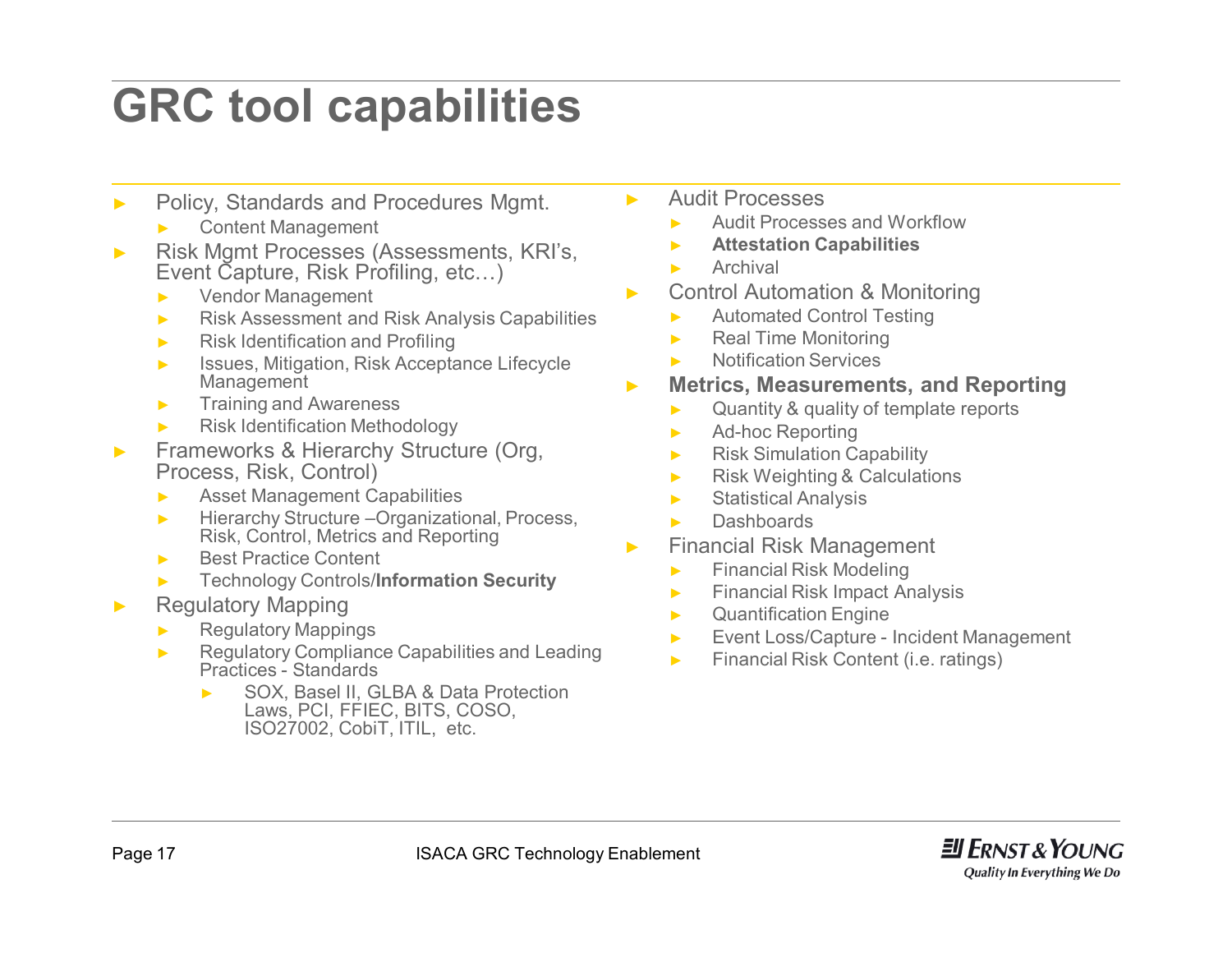## **GRC tool selection considerations**

- Available Modules and descriptions
- **Additional Functionality** 
	- ► Management Assurance
	- ► Ease of Use
	- ► Auditing and Logging
- **Vendor Qualifications** 
	- ► Financials
	- ► Client Base
	- ► Market ratings and rankings
- ► Release Cycle
- ► Implementation Requirements
- ► Product Training
- ► Risk Based Services
- ► Maintenance & Support
- ► Enterprise Scalability
- ► End User Experience/Interface
- ► Teaming and Support from Vendor
- ► Industry Saturation/Customer loyalty
- ► System Administration
	- Backup & Recovery
	- ► System Performance
	- User Administration
	- ► Documentation & Guidance
	- **Security Configuration**
- **Technical Architecture** 
	- ► Infrastructure Requirements
	- ► Application Requirements
	- ► Integration Capabilities
	- ► Data Ownership & Management
	- ► Performance and Scalability
	- ► Single Sign-On Integration
	- ► Data Integrity and Audit
	- ► Future Product Roadmap
	- Deployment & Migration
- Fees, Contracts and Software Arrangements

Note: The provided GRC Function Requirements are a sample only, a full requirements gathering and weighting exercise must be done to ensure proper tool selection.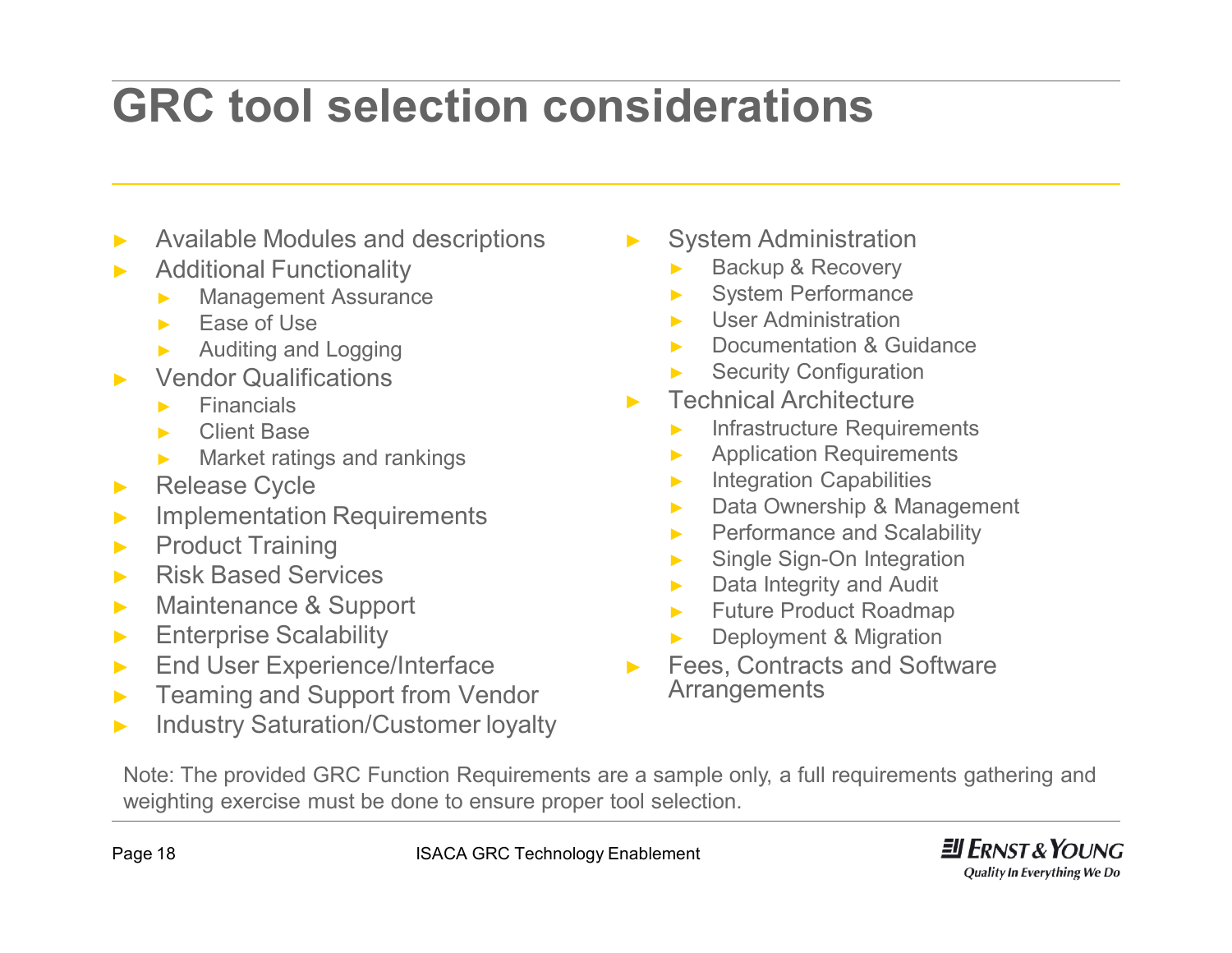## **Design considerations**

- ▶ Process convergence needs
- ► **Roadmap and strategic approach**
- ► Solution ownership and governance
- ► **Reporting requirements and data considerations**
- Process and workflow requirements
- ► **Source of record vs data feeds**
- Implementation management
- ► Functional and technical requirement validation
- ► Support personnel

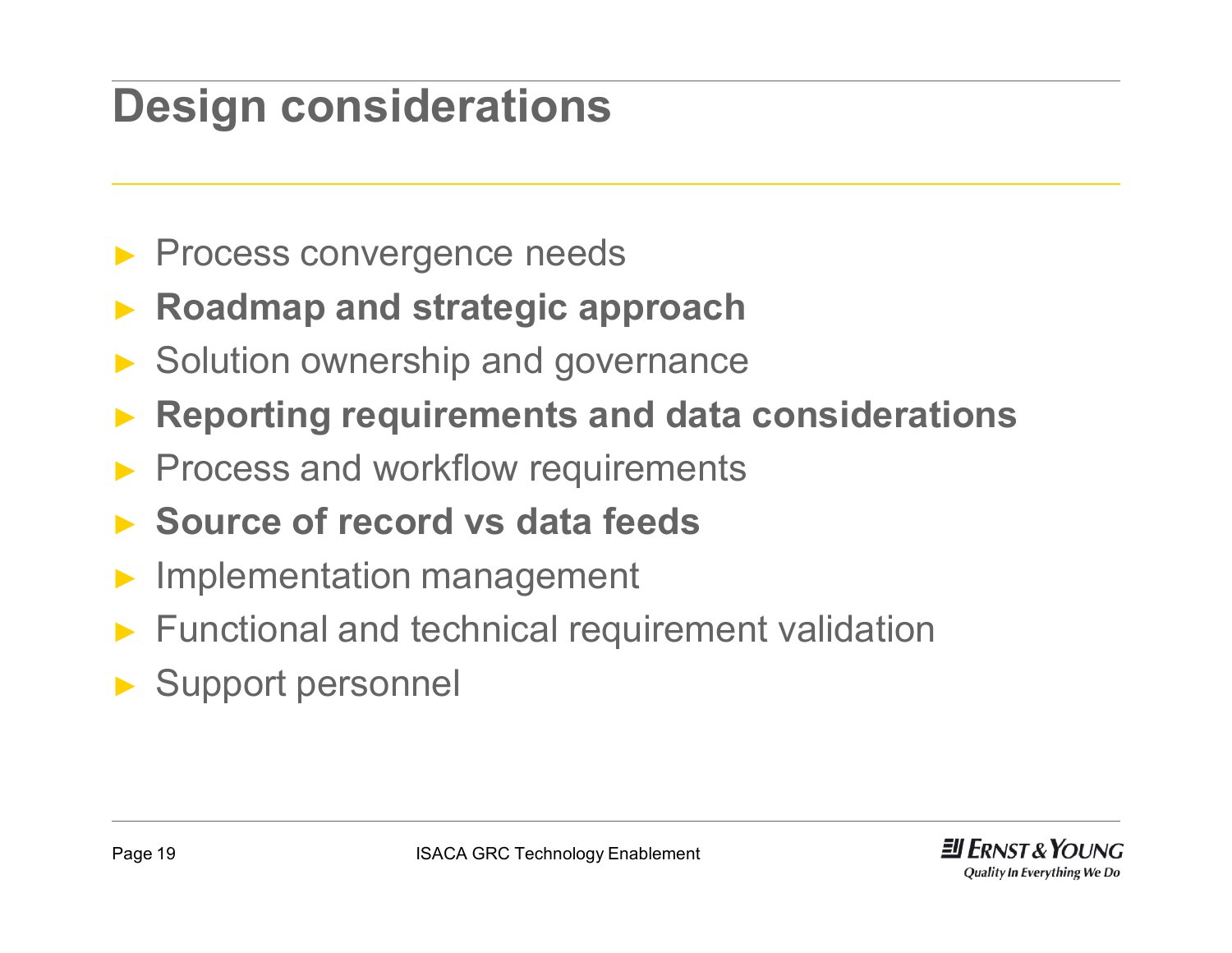# **GRC technology enablement approach**

#### **Suggested key milestones**

- Evaluation and approval of a GRC solution
- Development of technical specifications from business and functional requirements
- ► Detailed design of core foundational components
	- ► Organizational hierarchy
	- ► Process hierarchy
	- Risk Hierarchy
	- ► Control Hierarchy
	- ► Hierarchy relationships and interdependencies
- ► Design and implementation of risk assessment methodology and assessments
- ► **Design and implementation of Issues Management**
- ► Design and implementation of additional risk management processes
- ► Design and implement reporting and dashboarding requirements

#### **Suggested program deliverables**

- ► Foundational components technical specifications
- $\blacktriangleright$  Technical specifications for risk assessments, issues management, and reporting
- ► Core framework solution implementation
- Risk process solution implementation
- Reporting and dashboarding implementation
- UAT completion and a run book/design binder
- ► Training material and procedural guides

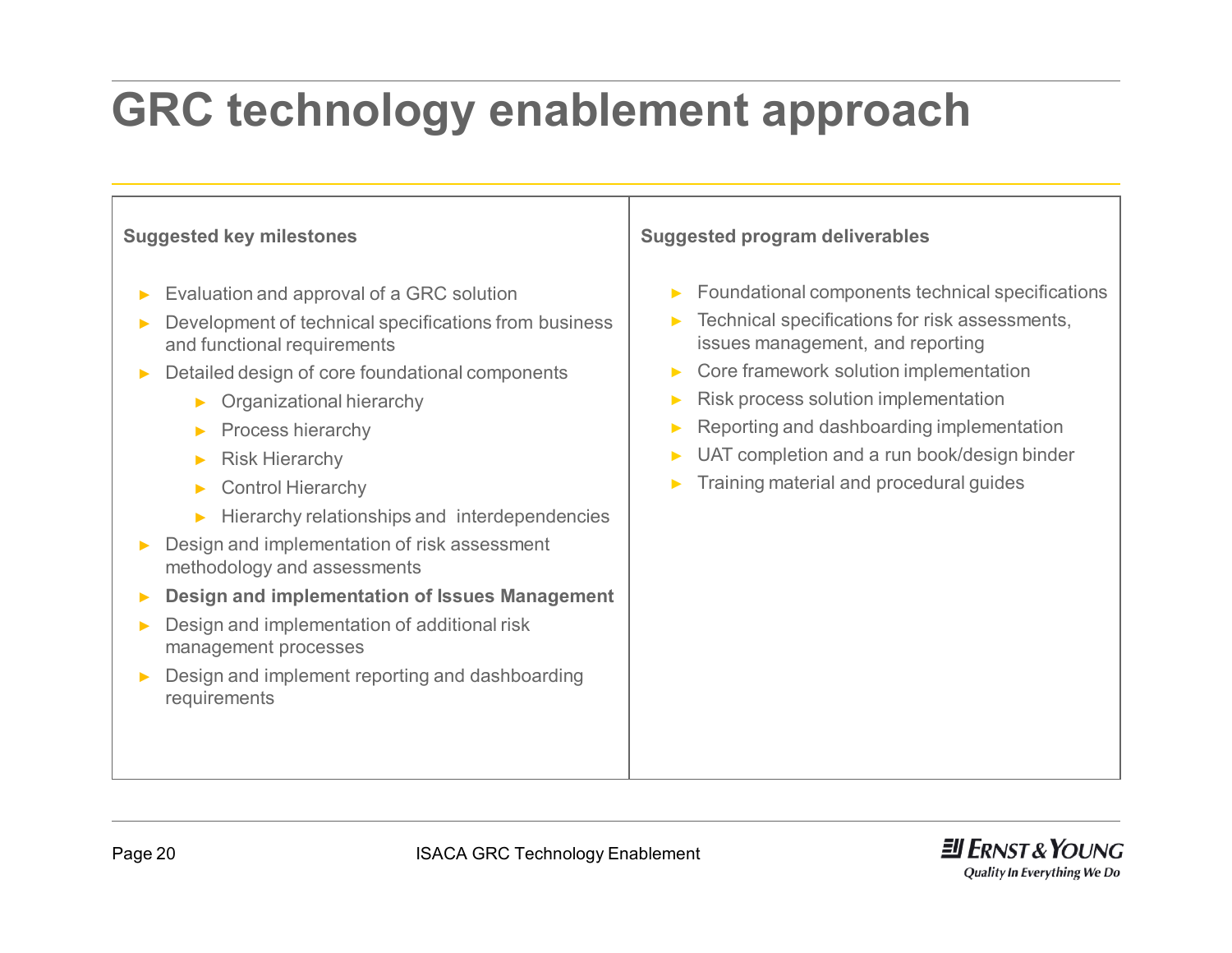## **High level phase I timeline**



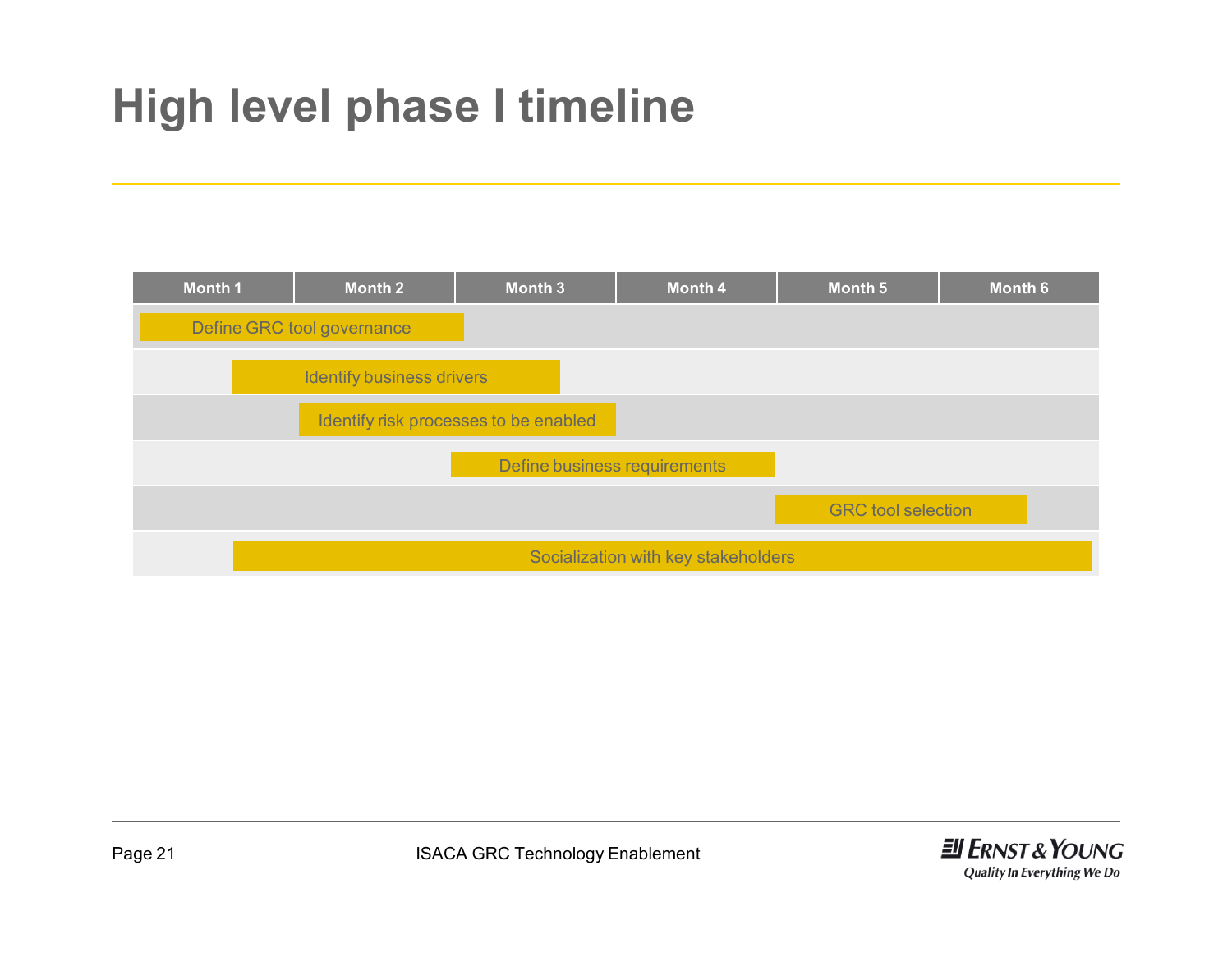### **High level phase II timeline**



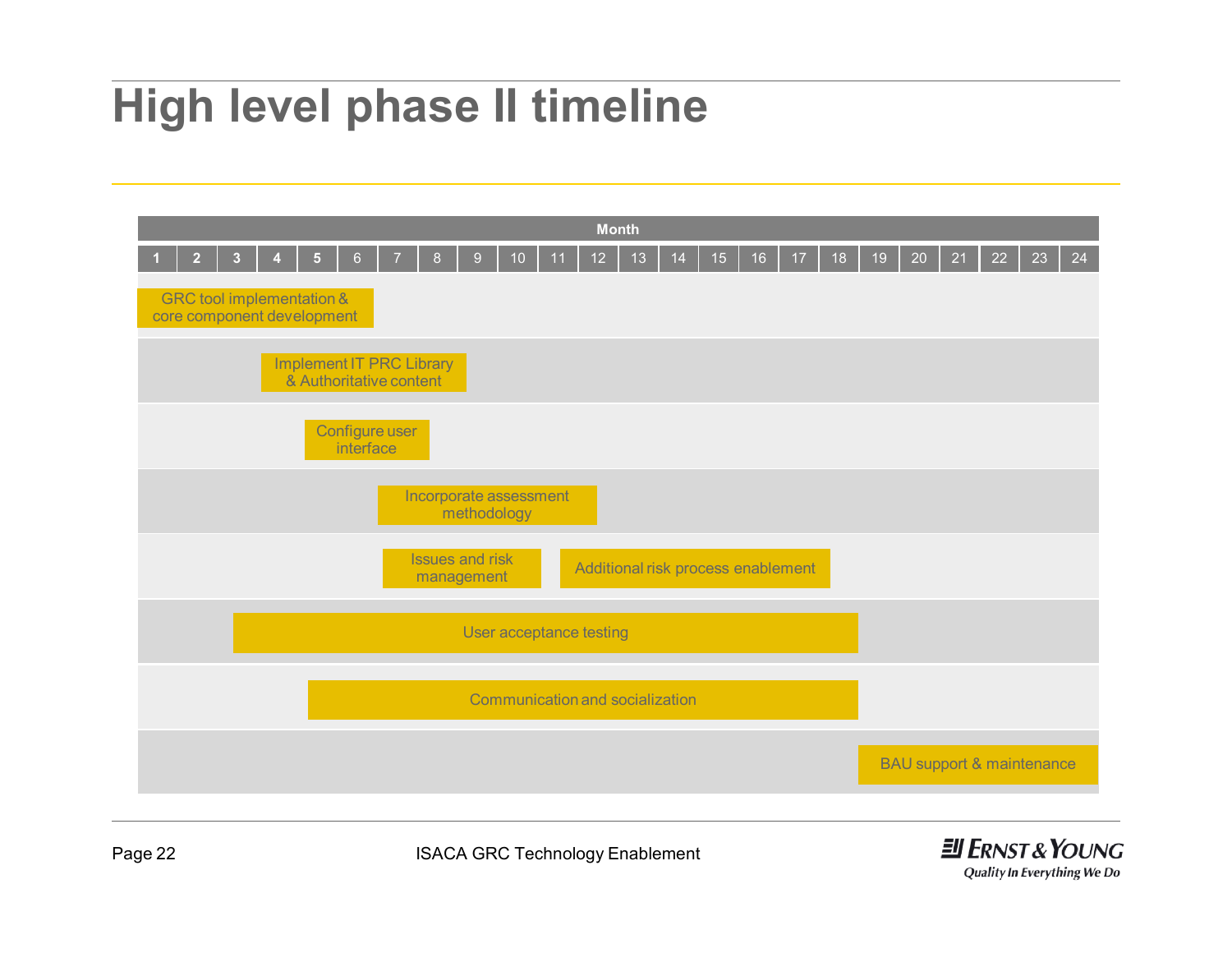### **Budgetary considerations**